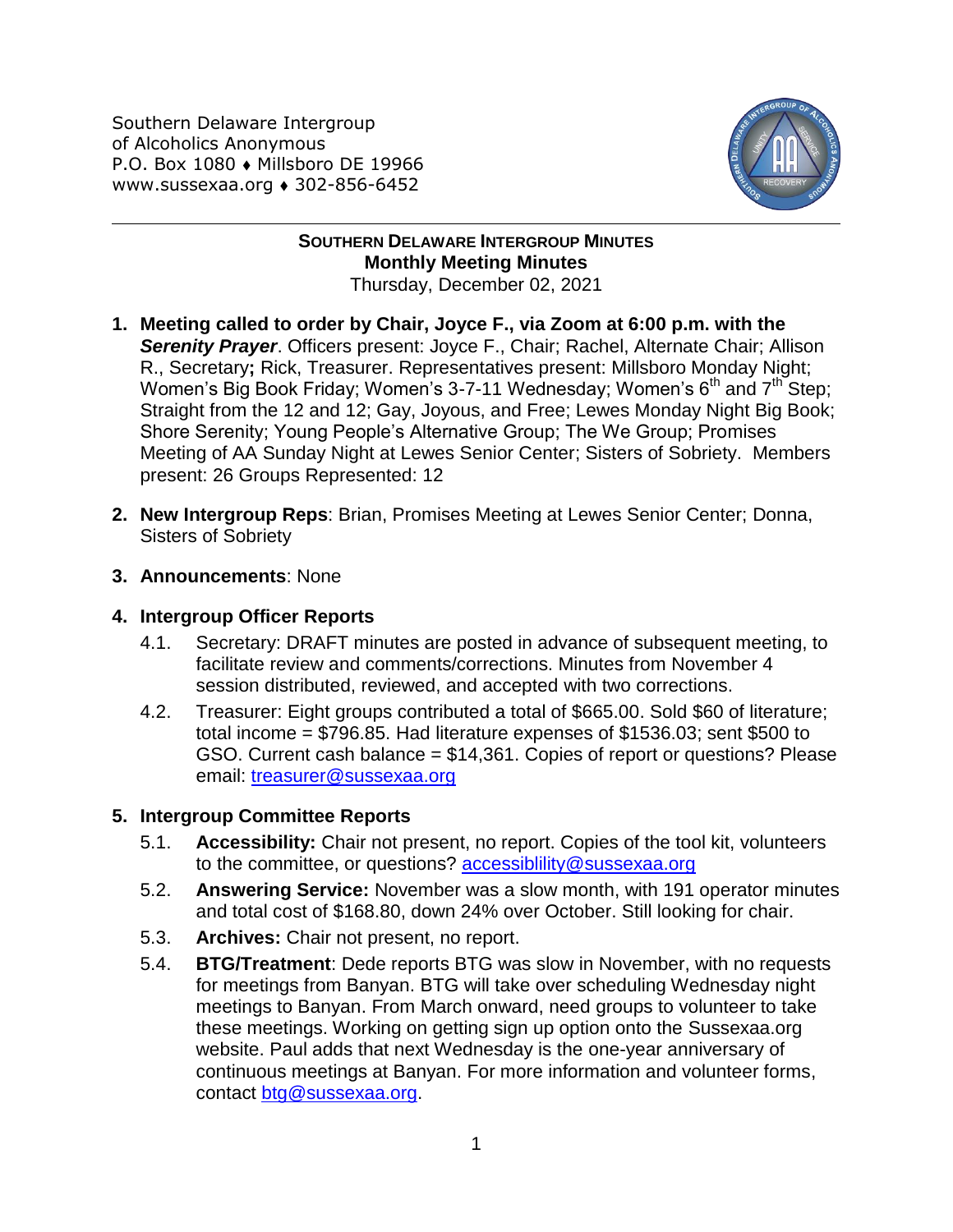- 5.5. **Corrections**: Andrew not present. Joyce reports he is looking into setting up Zoom meetings for Sussex Correctional.
- 5.6. **Crest**: Closed, no action.
- 5.7. **CPC:** Paul is outgoing chair, and Kristen will take on the role in the New Year. Currently engaged in hand-off of information. Paul has assumed role of literature chair. (See 5.9 below). Volunteers or questions about CPC? Email [cpc@sussexaa.org.](mailto:cpc@sussexaa.org)
- 5.8. **Liaison Area 12**: Sally T., Area 12 Delegate Elect, reports today as liaison to Area 12. Reminds GSRs that Assembly is Dec. 11. Will discuss in-person convention in Rehoboth in May. General Services conference will meet in April, with record number of advisories under consideration. Information is on the AA.org website under "What's New" at the top. GSO had to dip into prudent reserve for \$8M, and there has been a huge response from groups and individuals in the form of donations.
- 5.9. **Literature**: Paul, new chair, has just placed large order. We are offering 20% discount to all groups on literature in stock through the end of the year. After Jan. 1, will discount 10% plus free shipping, as always. Place orders through email to [literature@sussexaa.org](mailto:literature@sussexaa.org)
- 5.10. **PI**: Rachel reports for Stacey; displays a spread sheet of locations of literature, racks, magnets. This will be on website. Please email chair if there are areas not being served, or if supplies at a particular site are depleted: [pi@sussexaa.org.](mailto:pi@sussexaa.org)
- 5.11. **Special Events**: Eamon reports it is still our intention to go ahead with the Gratitude Breakfast. Due to COVID restrictions, there have been some problems with location. Breakfast happens in April, though date is not yet set.
- 5.12. **Website/Tech Committee**: Susie reports traffic stable from last month, with 5400 visits. Most visitors looking for meetings. Viv gives demo of PayPal capability now set up on website, for contributions to Intergroup. Still looking for new chair. Representatives are asked to check the meeting list and provide updates with any changes to [support@sussexaa.org.](mailto:support@sussexaa.org)

## **6. Old Business**:

- 6.1. We contributed \$500 to GSO.
- 6.2. Still looking to fill the following positions: Website Committee chair; Liaison to Area 12; Answering Service Committee chair.
- 6.3. This is Joyce R.'s last meeting as chair of Intergroup. Rachel thanks her for her stellar service and announces new position of Chair Emeritus. Joyce will be appointed and will facilitate transition and serve in an advisory role.
- **7. New Business**: None.
- **8. Close**: Meeting Adjourned at 6:46 p.m. with recital of *Responsibility Declaration.*

Next Scheduled Meeting: **Thursday, January 6, 2022, at 6 p.m.**